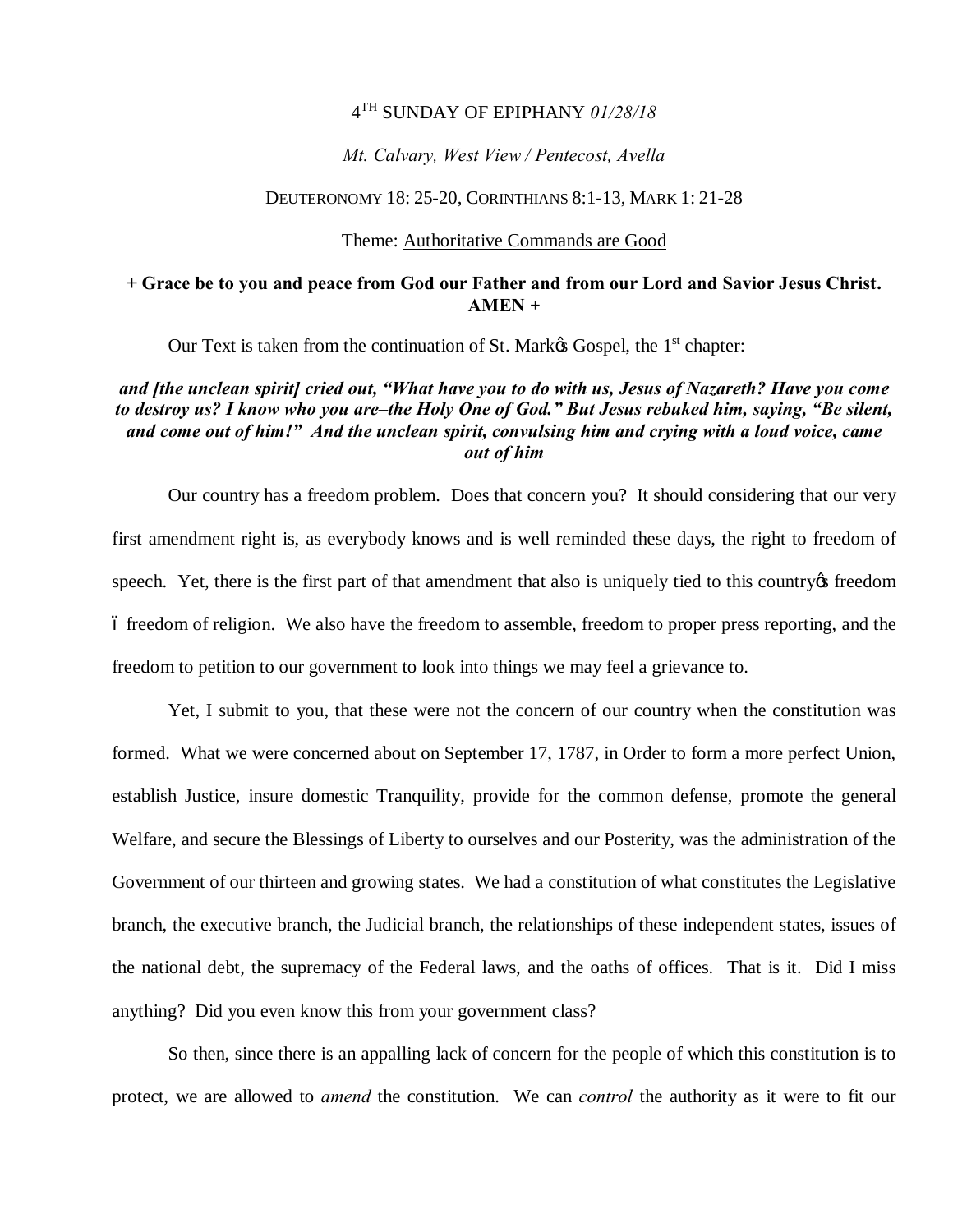collective needs, and on the fourth of March, 1789, just 1,629 days into this great American experiment, we start the controlling concept of our government, to give us our God-given rights to freedom of speech and religion and the right to assemble 6 and in just 28,035 days, on December 6, 1865, we extend it to former slaves, unless you live in Mississippi, who never ratified said amendment, and just 46 days later from there, it covers every national born citizen. That the right. 28,081 days to give you that wonderful freedom you have, to express yourself as an American citizen. Ah, yes, the wheels of justice turn slowly, but at least they turn.

My point in this Governmental history lesson, is that as a country, we seem to be more and more against governmental authority, so much so that we have made it increasingly harder for even the local governments to do their job. With respect to the police officers working the foot-beats, we believe the perpetrator before the officer; with respect to the social security personnel, we argue that they are incompetent and need to give us our welfare checks; with respect to our teachers, we demand that they stop picking on our child and give him the better grade he deserves; after all, if the teacher did a better job my kid would be smarter, right? [I Wonder how that works in home schooling.]

The Scribes and the Pharisees were the teachers of Jesus gday. Apparently, their authority was not as well received as Jesusø was. Scripture states,  $\tilde{\sigma}$ *They were astonished at his teaching, for he taught them as one who had authority, and not as the scribes*. Thow are we to look at this? Well, in the good old days, the scribes would take his class and tell them what was written in the Torah 6 that is the first five books of the Bible, the Nevi'im 6 the books of the prophets, and the Ketuvim 6 the other writings, all which make up the *Tanach,* the Hebrew Bible and then off on all the other oral teachings of the various rabbis over the centuries concerning this passage. Given this insight, you can see the problem here. We have the Word of God written down, but not much in way of other teachings. They were oral in nature, no Talmud, no Misnah, no Haggadah, no Midrash. All of these are well after Jesus had risen from the dead and ascended into heaven. Perhaps this is why they felt they need to start writing stuff down.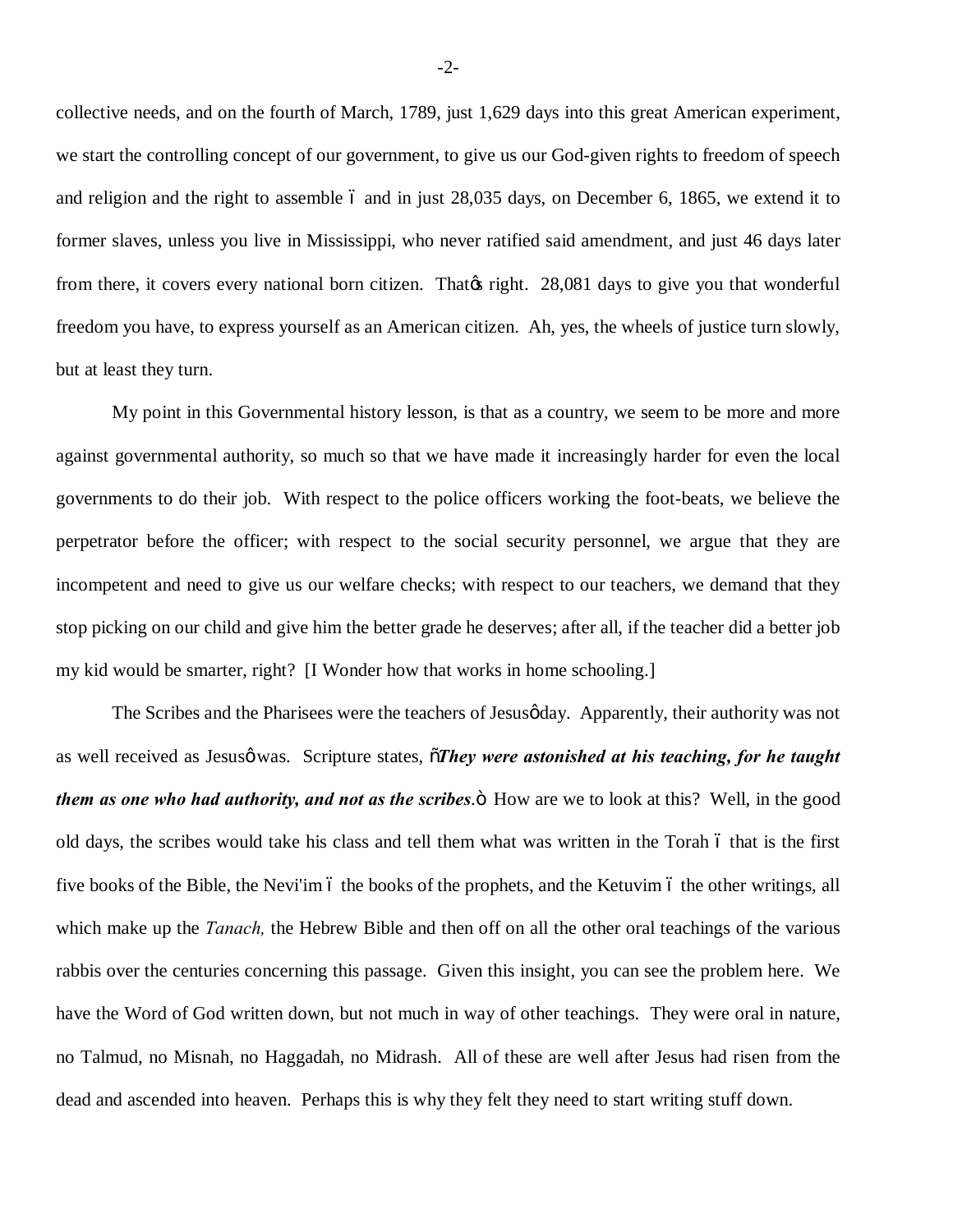Now this method of teaching is not entirely wrong. After all, Moses gave us Godos Word that revealed to us that the Great prophet would come from our midst and be one of us. So, reviewing those who have come before gives us insight to see if indeed they are the Messiah which is promised. But the issue is, the teachings, the Authority. It is very much akin to the Roman Catholic understanding that you as a lay person cannot be trusted with the Word of God but need the priest, the Cardinal, the Pope to tell you what it means, so that you do not mess up a good thing 6 I mean, not misunderstand the Churchos teaching. Jesus does not refer to councils, or popes, or any other authority, much as Martin Luther once said,  $\delta I$  do not accept the authority of popes and councils, for they have contradicted each other. $\ddot{o}$  Jesus speaks the Word all alone; He needs not ask or prove verification by man.

So, the people understand His authority, but more than that, so do the demons in our text,  $\tilde{\alpha}$ *nd [the unclean spirit] cried out, 'What have you to do with us, Jesus of Nazareth? Have you come to destroy us? I know who you are–the Holy One of God.*<sup>2</sup> With this, we see that even the demons recognize Jesus *gauthority*, and they too, try to resist it. Their response is actually a plea to not be destroyed even though they know it will happen! Matthew in the 8<sup>th</sup> chapter records the demonic crying out  $\tilde{o}$ *Have you come here to torment us before the time*?" they know there is a time for their freedom to invade the lives of God $\&$  creation is to end, and they know the end comes when He comes to bring the new heavens and the new earth. They are much wiser than us in this regard.

But as for the resistance, the rebel forces that hate authority, and especially those that rebel against Jesus g rule, well, there is just no fight there. Jesus is the ultimate authority, evidenced in His teachings. He refers to none other than Himself to understand the message,  $\tilde{o}$ *Repent, for the Kingdom of God is at hand*.<sup>"</sup> As for the demons that refuse to repent, Jesus has a message for them,  $\tilde{o}$ *Be silent, and come out of him*!" They may convulse, that may cry, they may wail, but they WILL obey.

So where does that leave us? We have a rebellious streak as well. We sin daily and in our sin we tell God we do not like His authority. We want to lead our own lives; we want to tell God how to run His

-3-